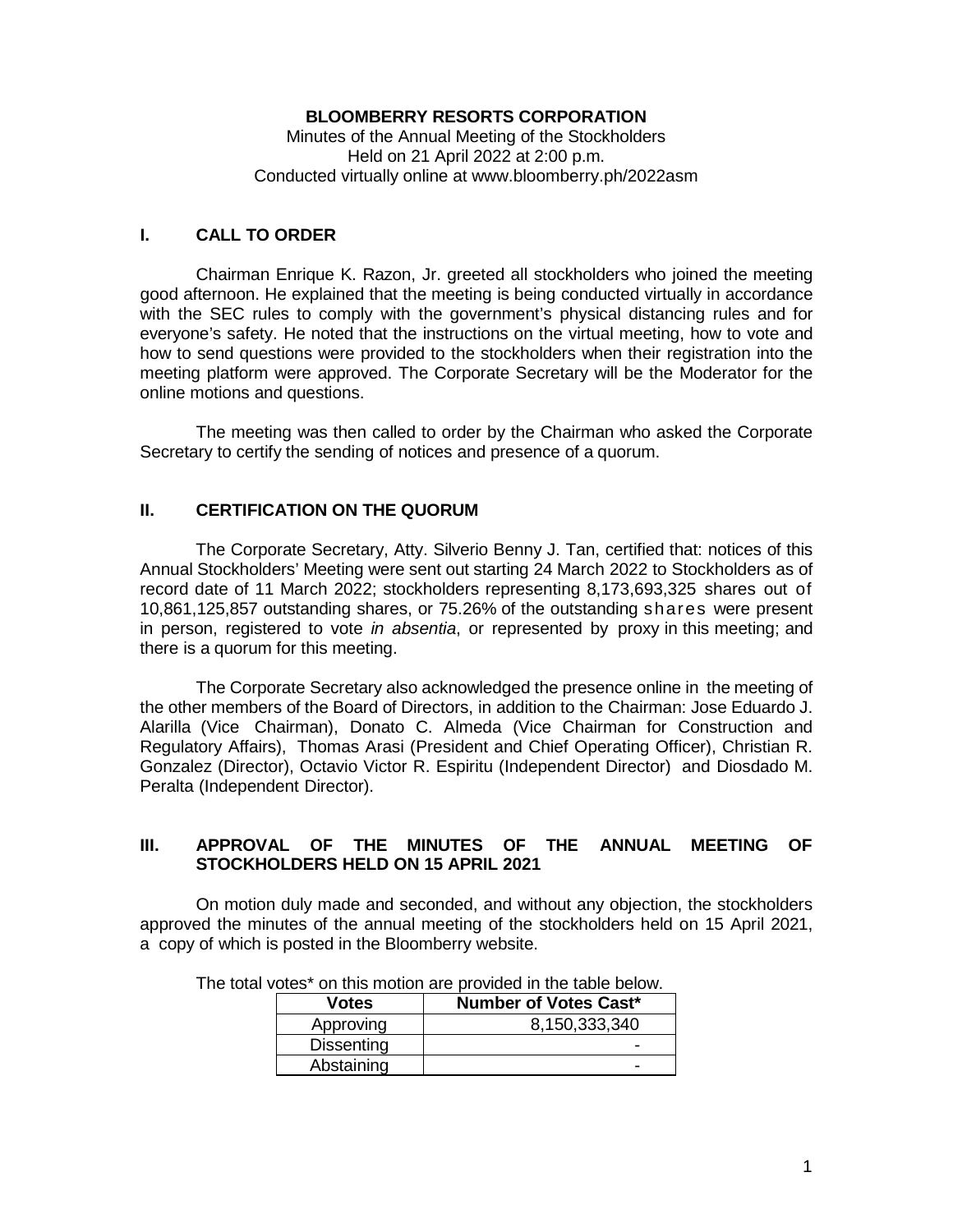# **IV. REPORT OF THE CHAIRMAN**

The Chairman reported that intermittent gaming operations due to surges in the number of COVID-19 cases made it difficult to ramp up our operations last year. However, the business remained stable and managed to report positive operating cash flow, a complete reversal from the year prior, and higher EBITDA.

The VIP segment remained weak as regional tourism was almost non-existent given the travel restrictions across Asian jurisdictions. The mass segment's resilience was apparent from steady increases in foot traffic and gaming volume every time quarantine restrictions were eased. The recovery in the mass segment was aided by the increasing vaccination rate, which encouraged the government to ease most restrictions.

The Company operated with limited capacity throughout 2021. Recently, most restrictions have been lifted including travel restrictions, and only masks and vaccines are mandatory. If this environment continues, and other Asian countries start lifting their own inbound travel restrictions, then we will have a clear runway to ramp up to pre-pandemic levels.

The Company's consolidated Gross Gaming Revenue or GGR in 2021 was P27.6 billion, higher by 22 percent compared to P22.7 billion in 2020.

Non-gaming revenues declined by 11 percent to P3.3 billion from P3.7 billion.

Cash operating expenses were essentially flat with only a 2 percent increase to P15.9 billion from P15.6 billion previously, reflecting our management of operating costs.

Consolidated EBITDA increased by 265 percent to P5.2 billion, from P1.4 billion in 2020.

The Company's consolidated net loss was P4.2 billion, an improvement compared to a net loss of P8.3 billion in 2020.

Basic earnings per share was a loss of 38.7 centavos in 2021, compared to a loss of 75.8 centavos in 2020.

The Company's balance sheet remained strong with P25.2 billion in cash and long-term debt contained to P75.8 billion. The Company's debt is structured in a way that the bulk of the principal is settled well after 2025. Total assets increased by 2 percent to P115.3 billion.

With a vaccination rate of over 72 percent, we look forward to the government further relaxing or even fully lifting COVID-19 restrictions later this year, and the possibility of the recovery of regional tourism. These are the key catalysts to our recovery and our return to profitability.

We unveiled the Solaire Club in its new location on Level 3 last March 2021. The exclusive, integrated, and vastly updated Premium Mass area features over 2,000 square meters of dedicated gaming space, including 15 private gaming salons, a number of dining options and dedicated spa amenities.

Work also continues at Solaire North, where the pace of construction remains limited, but still on-track for a 2023 opening. Solaire North will be an upscale mass-focused offering that, together with Solaire and the revamped Solaire Club, will expand our gaming footprint to take advantage of what we anticipate to be a post-pandemic domestic mass and regional premium mass demand.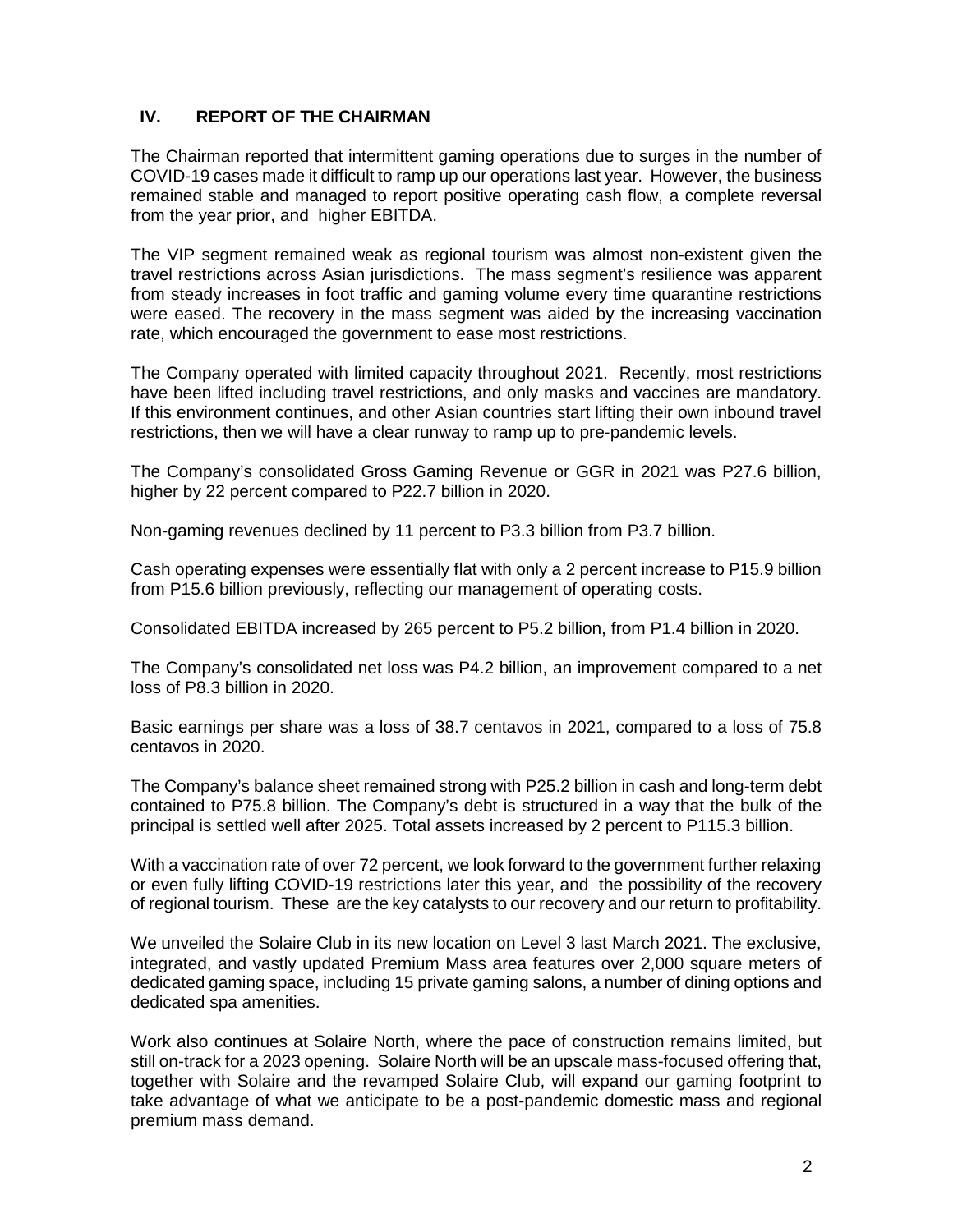The Chairman thanked the Company's shareholders who continue to believe in our enterprise. The Chairman also thank the men and women of Solaire who have so far overcome very difficult circumstances. The Chairman looks forward to better days to come.

The Chairman said that he will entertain questions on the report at the latter part of the meeting.

## **V. APPROVAL OF THE 2021 AUDITED FINANCIAL STATEMENTS**

On motion duly made and seconded, and without any objection, the Audited Financial Statements for the year ended 31 December 2021 were approved, a copy of which is available on the Bloomberry website.

The total votes\* on this motion are provided in the table below.

| <b>Votes</b>      | <b>Number of Votes Cast*</b> |
|-------------------|------------------------------|
| Approving         | 8,150,333,340                |
| <b>Dissenting</b> |                              |
| Abstaining        | -                            |

#### **VI. APPROVAL/RATIFICATION OF THE ACTS, CONTRACTS, INVESTMENTS AND RESOLUTIONS OF THE BOARD OF DIRECTORS AND MANAGEMENT SINCE THE LAST ANNUAL MEETING**

On motion duly made and seconded, and without any objection, all acts, contracts, investments and resolutions of the Board of Directors and Management since the Annual Stockholders' Meeting of 15 April 2021 as they appear in the minutes of the Board meetings and in disclosures made to the Securities and Exchange Commission and the Philippine Stock Exchange were approved.

| <b>Votes</b>      | <b>Number of Votes Cast*</b> |  |
|-------------------|------------------------------|--|
| Approving         | 8,150,333,340                |  |
| <b>Dissenting</b> | -                            |  |
| Abstaining        |                              |  |

The total votes\* on this motion are provided in the table below.

## **VII. ELECTION OF DIRECTORS**

The Corporate Secretary certified that the following directors were nominated to the board, and their nominations were passed upon by the Nomination Committee. Since there are no other nominees for the 7 board seats, on motion duly made and seconded, and without any objection, the following were declared elected as members of the Board of Directors for the ensuing term:

- 1. Enrique K. Razon, Jr.
- 2. Jose Eduardo J. Alarilla
- 3. Donato C. Almeda
- 4. Thomas Arasi
- 5. Christian r. Gonzalez

and as Independent Directors:

- 6. Octavio Victor R. Espiritu
- 7. Diosdado M. Peralta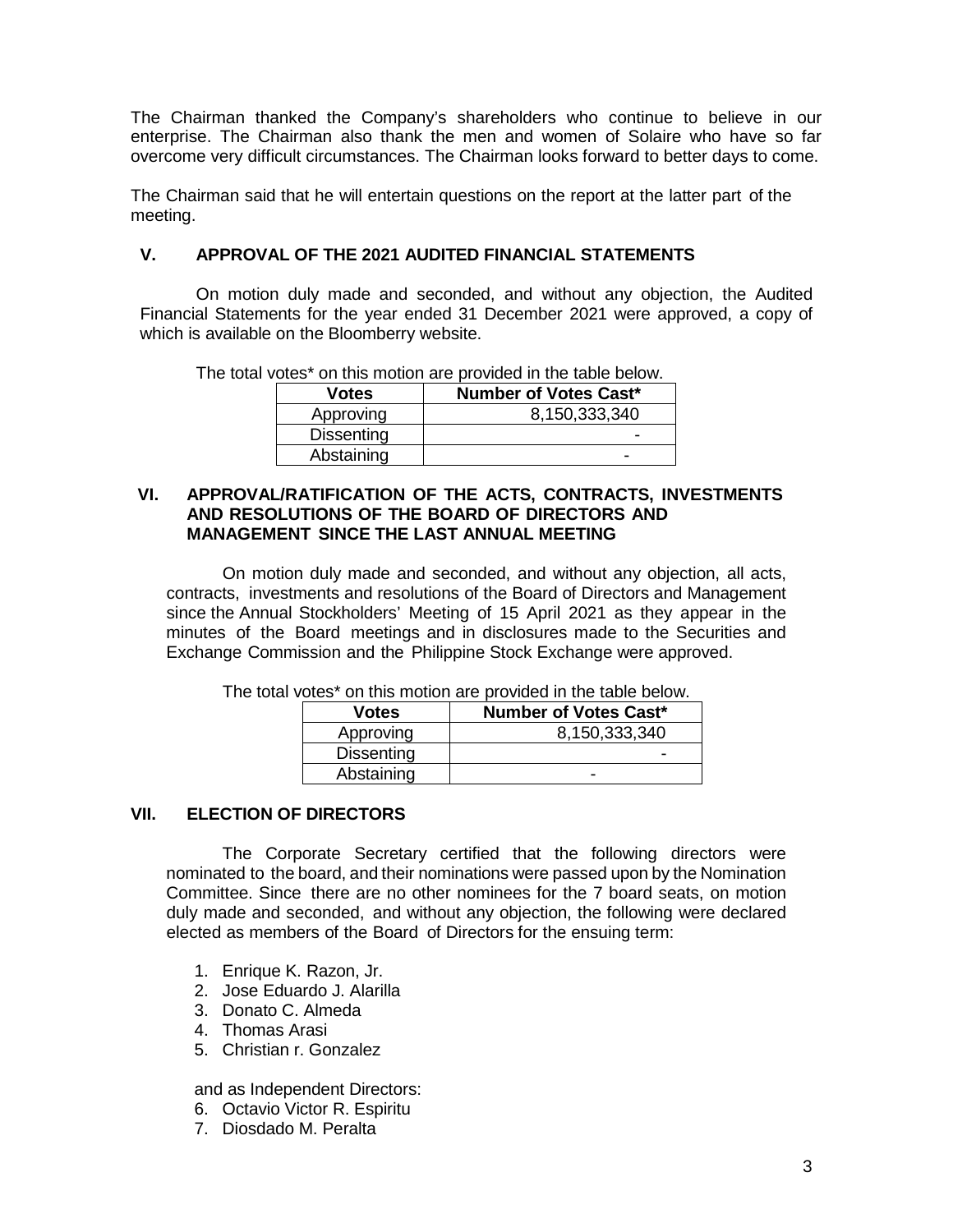|                               | The tetal veloc of this matter are provided in the table below. |            |             |                                |
|-------------------------------|-----------------------------------------------------------------|------------|-------------|--------------------------------|
|                               | In Favor*                                                       | Against*   | Abstain*    | <b>Total Shares</b><br>Voting* |
| Enrique K. Razon, Jr.         | 7,747,087,924                                                   | 75,600,217 | 327,645,199 | 8,150,333,340                  |
| Jose Eduardo J.<br>Alarilla   | 7,180,527,004                                                   | 75,600,217 | 894,206,119 | 8,150,333,340                  |
| Donato C. Almeda              | 7,546,840,277                                                   | 1,486,600  | 602,006,463 | 8,150,333,340                  |
| <b>Thomas Arasi</b>           | 7,889,453,325                                                   | 1,486,600  | 259,393,415 | 8,150,333,340                  |
| Christian R. Gonzalez         | 7,622,377,167                                                   | 75,600,217 | 452,355,956 | 8,150,333,340                  |
| Octavio Victor R.<br>Espiritu | 8,068,546,223                                                   | 74,113,617 | 7,673,500   | 8,150,333,340                  |
| Diosdado M.<br>Peralta        | 8,148,526,940                                                   | 1,806,400  |             | 8,150,333,340                  |

The total votes\* on this matter are provided in the table below.

On behalf of the other directors, the Chairman thanked the stockholders for their continuous confidence in their leadership.

## **VIII. APPOINTMENT OF THE EXTERNAL AUDITOR**

On motion duly made and seconded, and without objection, Sycip Gorres Velayo and Company was appointed as external auditor for the year 2022.

| Votes             | <b>Number of Votes Cast*</b> |
|-------------------|------------------------------|
| Approving         | 8,150,333,340                |
| <b>Dissenting</b> | -                            |
| Abstaining        | -                            |

## **IX. OTHER MATTERS**

The Chairman said that he will now entertain questions from the stockholders.

The Moderator read the question of a stockholder: At what capacity has Solaire Casino, Hotel and Restaurants been operating at since Metro Manila transitioned to General Community Quarantine Alert Level 1 last March. The Chairman answered that throughout the pandemic, the Company only operated based on the capacity mandated by IATF or the government whether it was 50%, 70% or completely closed during ECQ. Since Alert Level 1, the Company is operating at the capacity that is mandated by government.

Another stockholder asked if online gaming is a big part of the revenues of the Company, and what is the Company's vision with regard to online gaming. The Chairman answered that the Company started its online gaming offering in a limited fashion in November 2020 and we have been building it up ever since. So far it has grown quite strongly and has already been delivering substantial revenues monthly from zero from a year and a half ago. We are highly confident in this development and have been focusing on this area.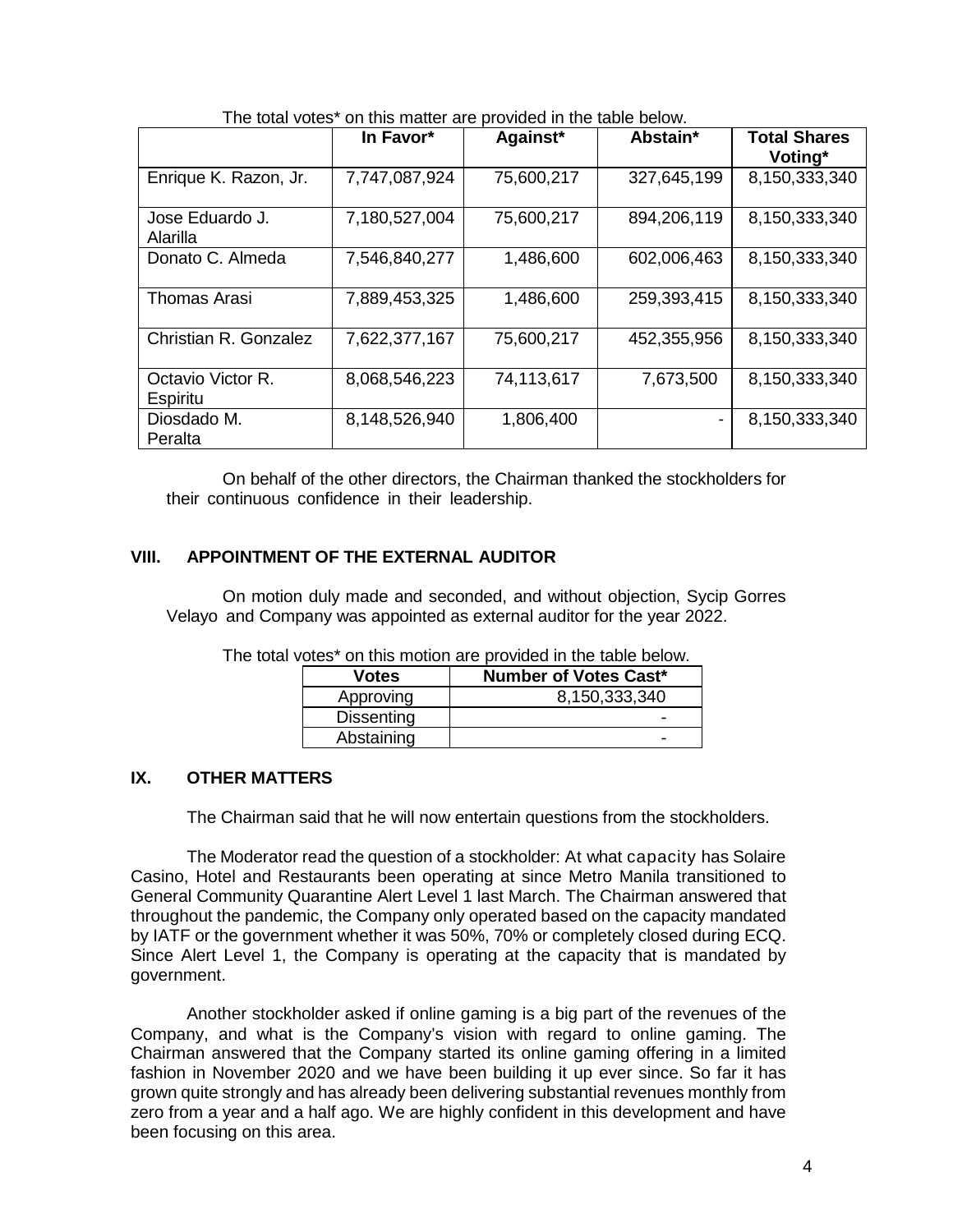Another stockholder asked if Bloomberry is equipped to handle a new COVID variant that would cause a resurgence of new cases. The Chairman answered that Bloomberry is more than equipped to handle that as we have so far done during the entire pandemic. We have our own testing lab, we test our people, we have all our safety equipment and paraphernalia available, we have a large stock of vaccines and we are in the process of giving the  $4<sup>th</sup>$  booster to our employees and their families. We are very well prepared if and when there is another surge in COVID-19.

The Moderator informed the Chairman that Puno & Puno submitted a question on the GGAM case but since it is not a stockholder and GGAM did not send a proxy, the question will not be entertained.

The Moderator also noted that there are other questions asking for details which can instead be answered directly. The Chairman stated that all other questions will be answered by email.

#### **X. ADJOURNMENT**

There being no other matters to discuss, on motion duly made and seconded, and without objection, the meeting was adjourned.

Certified:

(Original signed) **SILVERIO BENNY J. TAN** Corporate Secretary

\* Every resolution for approval of the stockholders in this meeting was introduced by a motion duly seconded through the online platform of the virtual meeting. After every motion duly made and seconded the Chairman asked if there was any objection to the motion. Since there were no objections, all the motions were carried without a vote. The numbers of votes indicated here are the votes on the resolution based on: (a) votes of proxies with instructions, (b) votes submitted through the online voting platform of the virtual meeting; and (c) votes of the Chairman as a holder of proxies, which could have been counted if there was a voting on the resolution.

NOTE: The following officers were also present during the online stockholders' meeting and were ready to respond to any question:

Jose Eduardo J. Alarilla – Vice Chairman Donato C. Almeda - Vice Chairman for Construction and Regulatory Affairs Thomas Arasi – President and Chief Operating Officer Estela T. Occena – Executive Vice President, Treasurer and Chief Finance Officer Jonas S. Khaw – Assistant Corporate Secretary Wilson P. Tan – from Sycip Gorres Velayo & Co. Stephen Ray C. Taguba – from Sycip Gorres Velayo & Co.

The minutes of the 2022 Annual Stockholders' Meeting is subject for approval of the stockholders in the 2023 Annual Stockholders' Meeting.